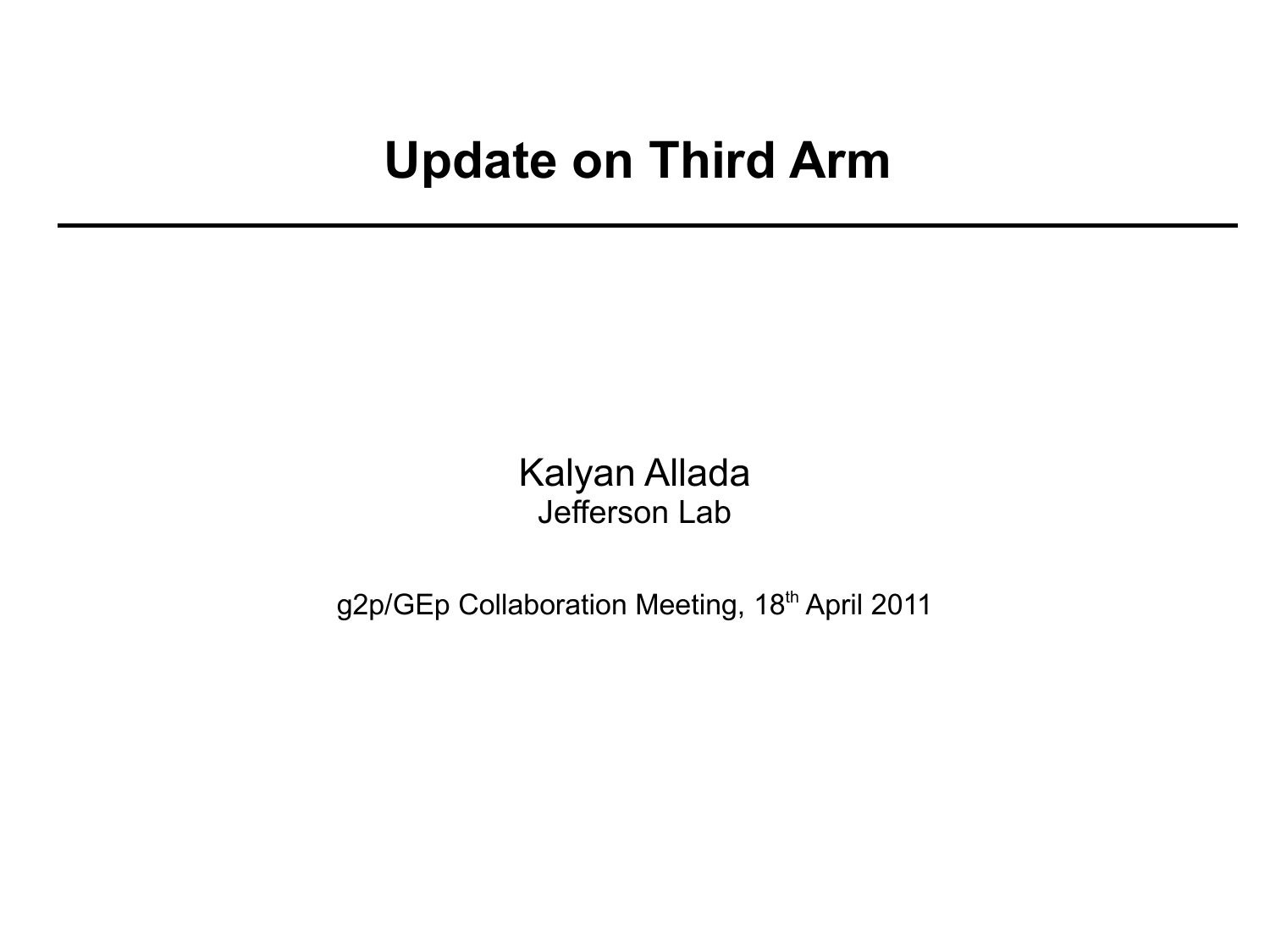## Why Third Arm?

- To provide additional measurement of beam and target polarization
- Measure e-p elastic asymmetry (A $_{_{\rm raw}}$ ) and compare with known A $_{_{\rm phy}}$ 
	- $A_{\text{raw}} = P_{\text{b}}^* P_{\text{t}}^* f^* A_{\text{phy}}$  (f => dilution factor)
- Last collaboration meeting we presented two options:
	- Electron detector at  $45^{\circ}$  beam left (angle constraint due to available target view)
	- Proton detector at  $74^{\circ}$  beam left
- Due to low rates of elastic electrons at  $45^{\circ}$  for higher energies (2.2, 3.3 GeV), we decided to go for proton detection at  $72^{\circ}$  (optimized)
- One option was to use SRC neutron detector (suggested by Doug)
- Jian-ping suggested using a simple setup on the target access platform to reduce backgrounds
- Relative measurement cross-calibrate with HRS elastic setting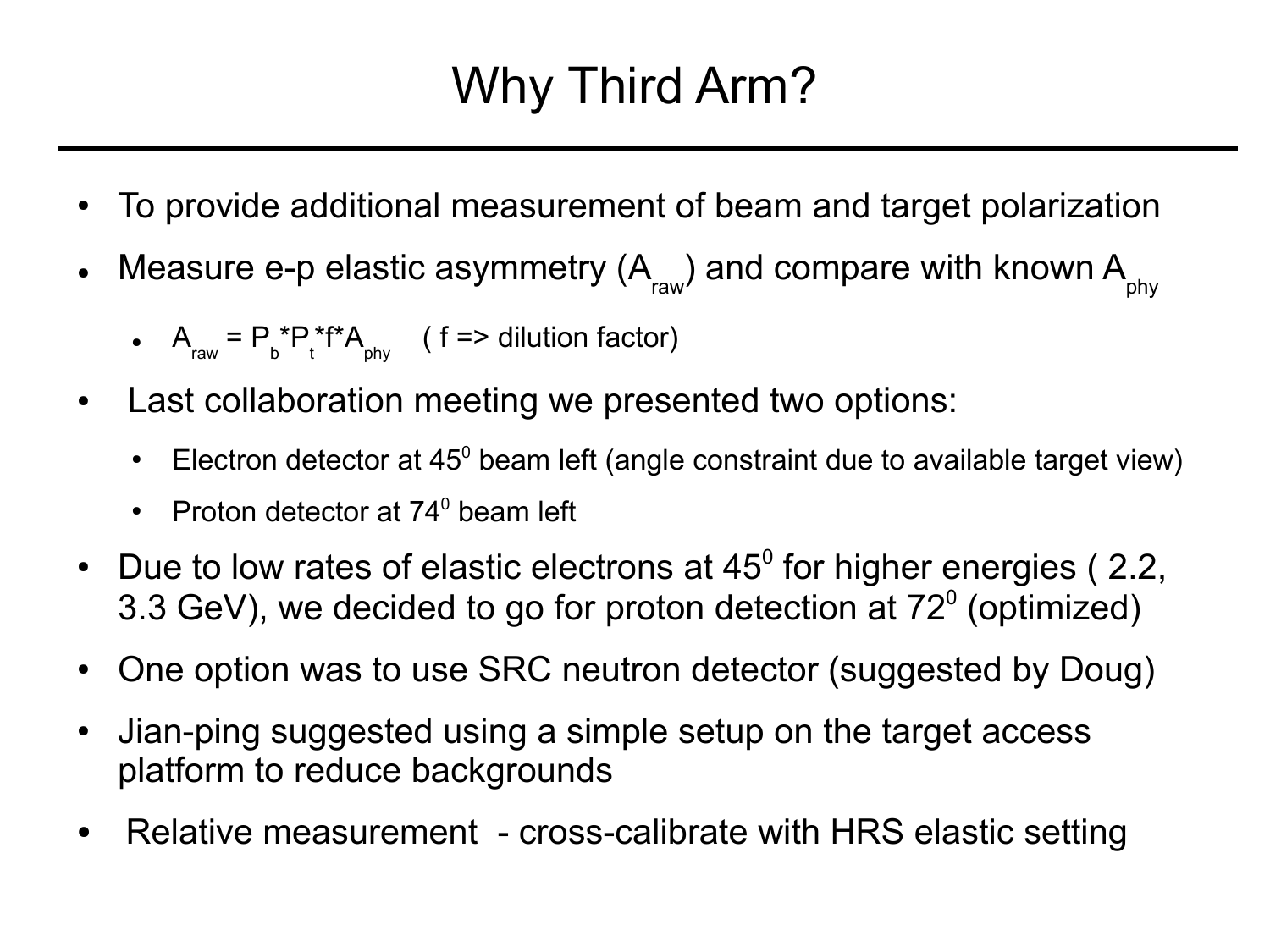## Rates

| E /GeV | Theta p | <b>Asym</b> | Pp<br>/GeV | Rate p<br>(kHz) | (3%)<br>N.  | (5%)<br>N.  |
|--------|---------|-------------|------------|-----------------|-------------|-------------|
| 1.1    | 72.00   | 0.016       | 0.322      | 7.8             | $1.2e+07$   | $4.4E + 06$ |
| 1.6    | 72.00   | 0.022       | 0.380      | 4.9             | $6.6e + 06$ | $2.4E + 06$ |
| 2.2    | 72.00   | 0.024       | 0.427      | 3.4             | $5.5e + 06$ | $1.9E + 06$ |
| 3.3    | 72.00   | 0.023       | 0.479      | 2.4             | $5.8e + 06$ | $2.0E + 06$ |

| <b>Bg Rate</b><br>(kHz) | Ratio (S/B) | Time for 3%<br>(hours) | Time for 5%<br>(hours) |
|-------------------------|-------------|------------------------|------------------------|
| 32.0                    | 0.196       | 8.8(31.0)              | 3.2(11.0)              |
| 16.0                    | 0.233       | 3.4(12.0)              | 1.2(4.3)               |
| 12.8                    | 0.220       | 3.2(11.0)              | 1.1(4.0)               |
| 10.6                    | 0.181       | 5.0(17.0)              | 2.0(6.2)               |

- Time in ( ) are with 40% target polarization
- Beam polarization : 80%
- 10KHz DAQ rate assumed by Chao Gu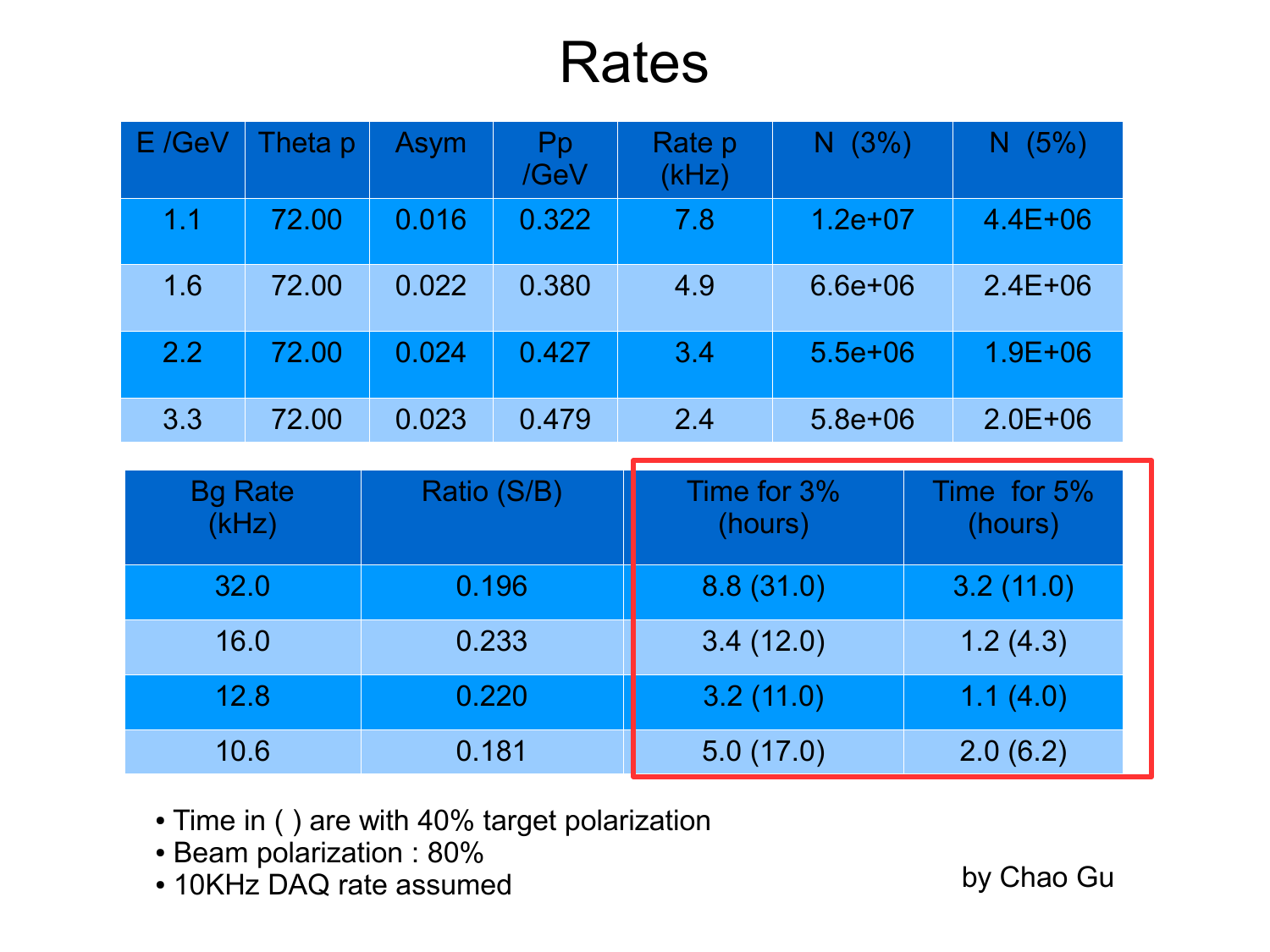- We need a dE and  $E$  type setup
- For dE plane use SANE scintillator tracker (got permission from Mahbub Khandaker use this tracker during g2p expt.)
	- Active area 22cm(horizontal) X 40cm (vertical)
	- 133 bars along vertical and 73 bars along horizontal
	- Currently setup: one X plane and two Y planes. Remove one Y plane
	- Good position resolution
	- Thickness : 1.2 cm with two planes  $(X \text{ and } Y)$
	- Position at  $\sim$ 1.5m away from the target center (solid angle  $\sim$ 40msr) **Forward Tracker Y Plane**